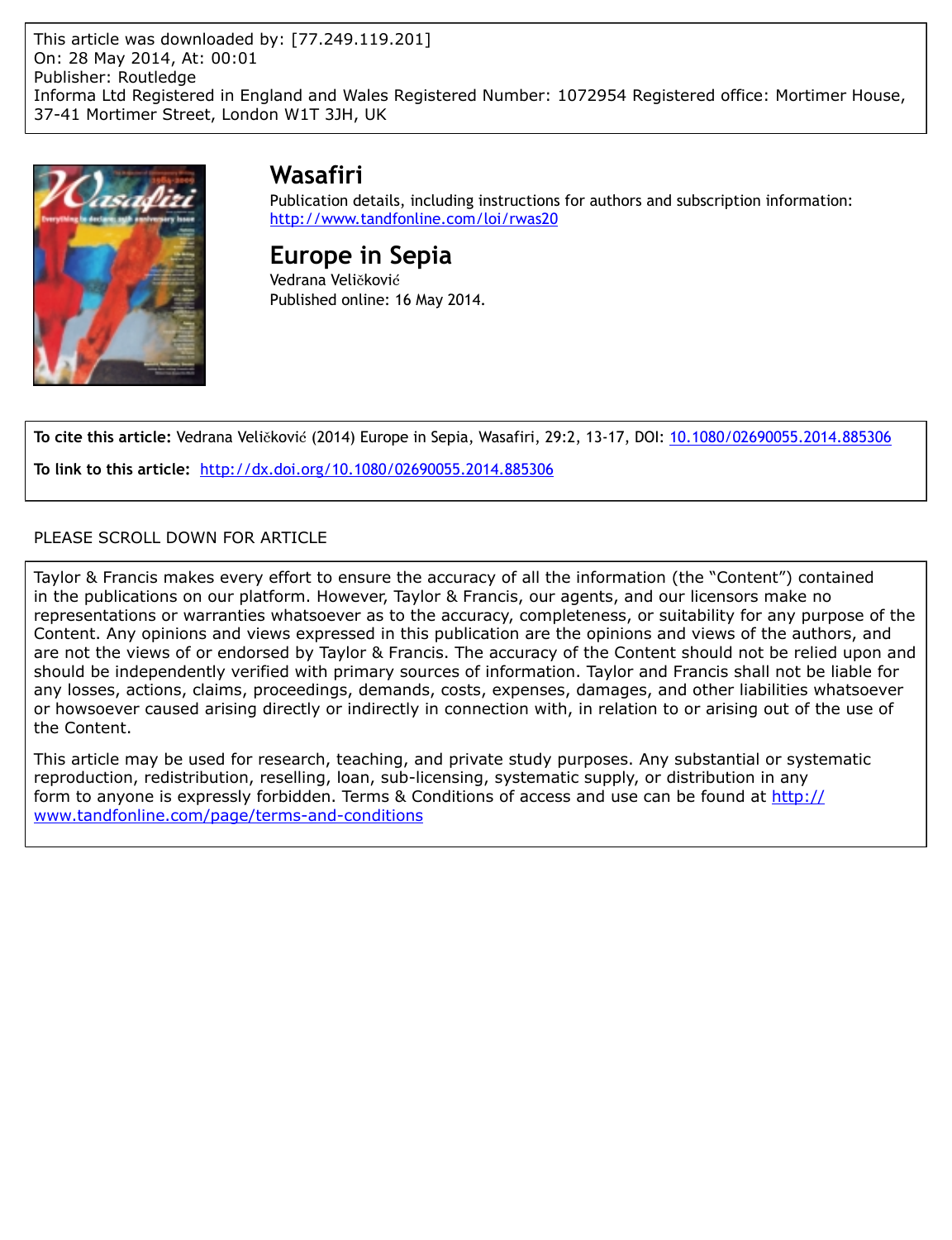# Europe in Sepia

# AN INTERVIEW WITH DUBRAVKA UGREŠIĆ

## Translated from post-Yugoslav by the author

## Vedrana Veličković

Dubravka Uarešić is a novelist and essayist living in Amsterdam. Although originally 'from the Balkans' (she was born in Croatia), Ugrešić has often described herself as an

'ethnically inauthentic' and 'a-national' writer. When her country, then Yugoslavia, slid into civil war in the 1990s, Ugrešić wrote against the war and the rising tide of aggressive and destructive nationalisms in Croatia and Serbia. Alongside other anti-war and feminist voices, she became a target of an intensive media campaign and was branded 'a traitor' and 'a witch'. Ugrešić's position as an already established writer in Yugoslavia – her critically acclaimed, prize-winning postmodern novels In the Jaws of Life and Fording the Stream of Consciousness were published in the 1980s – changed drastically and she left Croatia in 1993.

This is a well-known story that must, nevertheless, be continually retold, even after twenty years. Because, ironically, Ugrešić has become known as one of the most renowned Croatian writers 'outside the Balkans' (read in the 'West'), despite her refusal to identify with the 'new' ethnic or national labels when Yugoslavia disintegrated; while 'back home', until very recently, she would be referred to as a writer who went into a self-imposed exile and excluded from the body of 'new' Croatian literature redefined after the war. But maybe this is another familiar story about 'the burden of representation' and 'the writer in exile' and, as such writers know very well, perhaps there is something to be gained as well after exile. Ugrešić is a 'Balkan' writer as much as she is a European writer, a post-Yugoslav writer and a 'world writer'. She is, more precisely, a 'translator' of loss, a careful archivist of the changes that have occurred throughout 'Eastern Europe' after 1989, of fragments of the Yugoslav cultural past and our contemporary popular culture. Her recent novels include The Museum of Unconditional Surrender (1999), The Ministry of Pain (2005) and Baba Yaga Laid an Egg (2009), and her recent books of essays are The Culture of Lies (1999), Thank You for Not Reading (2003), Nobody's Home (2007) and Karaoke Culture (2011, winner of the Jean

Améry Essay Prize). Ugrešić's books have been translated into some twenty languages. In July 2013 she talked via email to Vedrana Veličković about her work.

Vedrana Veličković Dubravka, it is my great pleasure to welcome you to this Special Issue of Wasafiri, whose many contributors over the years have included 'cultural travellers either through migration, transportation or else, in the more metaphorical sense of seeking an imagined cultural "home"'. Could you talk a bit about your beginnings as a writer, how you started?

Dubravka Ugrešić Thank you for your welcome, although I am not sure I deserve the honorary title of a wasafiri. Erudites – those who have close knowledge of several languages, cultures and cultural traditions – are very rare. This is because literary wasafirianism demands great dedication, knowledge and energy, educational enthusiasm and an emancipated and enlightened form of missionary work. One such wasafiri, for example, was the late American professor Michael Henry Heim. As far as I'm concerned, I had opportunities to develop my interests in literature, film and art unusually early. Those interests, as well as my later choice of study (comparative literature and Russian language and literature) are, in essence, cosmopolitan. I don't know much about how one becomes a writer, but I know that I have discovered very quickly, thanks to my mother who used to drag me to the cinema almost daily since I was three or four years old, that there are other autonomous worlds beside the obvious everyday ones. Film, and in particular Hollywood film, was for me what video games and Barbie dolls are for little girls today. My childhood was bereft of toys (because there simply weren't any in post-war Yugoslavia) as well as of many other children's attractions (from chocolate to today's incredibly rich production for children). But there was a cinema and a library. If my mother deserves recognition for my film education, then I should thank our local librarian Margita for my literary education. Her pedagogical talent was almost non-existent and so was her respect for age differences. I was less than ten years old when Margita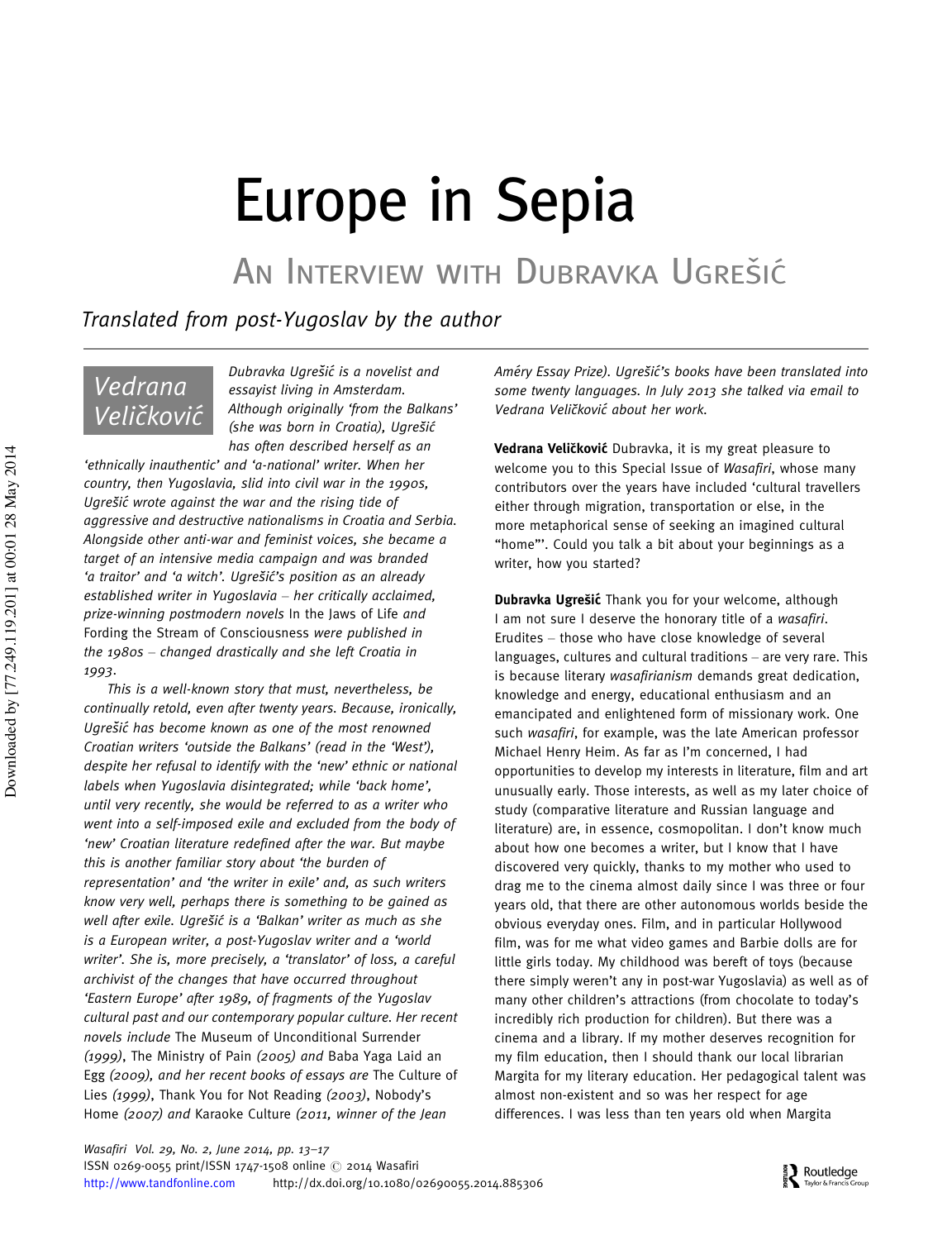introduced me to Kafka's Metamorphosis and many other books incompatible with my age. My mother was an avid reader herself, so I also had her books at my disposal. Her favourite books featured female characters in their very title (Madame Bovary, Anna Karenina, Armance, The Lady of the Camellias, Tess of the D'Urbervilles and others). These books enabled me to experience the times beyond my own. So to summarise, in my early childhood I was exposed to Hollywood films, Greek myths, socialist legends about brave partisans and Tito, mother's books and Margita's books, while neither of them were really bothered by my age.

I had a taste of what it means to be a 'professional writer' very early. That is, I was already earning my pocket money as a fresher by writing screenplays for a children's TV programme and editorial columns for the children's supplement of a provincial newspaper. I published my first book (for children!) when I was twenty-one. The book won The Best Children's Book Award in Croatia. It also taught me an invaluable lesson; I gave up writing children's literature, having soon realised that I was actually not a very good writer for children, and then I realised literary awards were not necessarily proof that someone is also a good writer. I spent many years doing a literary apprenticeship. I studied comparative literature and Russian language and literature. I worked for twenty years at the University of Zagreb's Institute for Theory of Literature, translated two or three books from Russian, edited a couple of books and anthologies, wrote a dozen articles and a study of Russian literature. I think literary apprenticeship is important; today one becomes a writer without it. Apprenticeship carries an important pedagogical message; you must do something

first for literature in order to gain the right to write yourself. Today, everyone can become a writer without the apprenticeship and this is one of the reasons for this unbearable flood of literary amateurism.

W In 1981 you published your 'patchwork' novel In the Jaws of Life [orig. Štefica Cvek u Raljama Života]. It challenged some of those forms of literary amateurism – in this case the genre of mass-market romances – one could say long before the advent of what we now call 'chick-lit'. What was it like to be a woman writer in Yugoslavia in the 1980s, and would your main protagonist, Steffie Cvek, today be defeated by popular novels such as those by E L James?

DU I must say that I felt lonely and isolated when I was writing Steffie, as a literary model, a pattern, a style or a movement I could follow did not exist. Rather, I was guided by an understanding of literature that was soaked in like a sponge from my reading of the Russian Formalists, and by my very own literary intuition that, by the way, proved to be visionary. This, of course, I only realise now after thirty years. There is a sentence in Steffie:

Not only does she wish to imitate the precision of the 'Instructions for Finishing the Garment' from the aforementioned fashion magazine; she also wishes to achieve the best possible tracing of her model. Incidentally, tracing is where the author sees the immediate future of literature.

My short story collection Life is a Fairytale can be seen as an attempt to realise this claim and, when it was published (1983), it was read in the postmodernist key. There is a character of Mr Flagus (Flaubert's cousin) in my novel Fording the Stream of Consciousness who prophetically announces the Mcdonaldisation of literature, 'literary hamburgers' and a totalitarian control of literature, which one can easily attribute to our global literary market where literature is reduced to a commodity and the author to a content provider. All of the above claims have, unfortunately, come true, including the first one about tracing. Today we are living the future of literature (and of art in general) that was announced then: the strategy of plagiarism, violation of authorship, cut and paste techniques, fan fiction, collaborative fiction, cell literature, Twitterature and other literary and art remixes. I have tried to define these changes in my latest collection of essays as 'karaoke culture', that is, as our contemporary and predominantly digital culture.

But let us go back thirty years. To be a woman writer in the 1980s was probably the same as being a woman writer today, although today the number of women who write and participate in literary life as editors, journalists, literary critics and theorists is far greater. The problem is that male colleagues have been unwilling to change. But what has changed significantly is the very status and treatment of literature. Unlike today, thirty years ago literature was still considered an important human activity in which many were involved: the critics and professors of literature (the criticism was longer and the space in newspapers, on radio and TV generally dedicated to culture was much greater), literary magazines were thicker. University literature departments were far more engaged and committed to literature. And so were the readers. Thirty years ago, for example, Milan Kundera was the bestselling author in Yugoslavia. His novels had something important to say about ourselves and our times. Today, literary taste has been degraded and trivialised, and excellence and professionalism (in literature, art, music, journalism, philosophy etc) has been replaced with the phenomenon of celebrity culture. In Zagreb and Belgrade today, local celebrities organise parties where they are photographed with a Croatian or Serbian edition of E L James's book in hand. The media then reports about it and this is what the large majority is interested in: promotion, fame, money. I'm afraid the terms 'intellectual life' and 'the intellectual' have almost disappeared and, if they do appear, then they do so in the form of a media spectacle (as noisy festivals and discussions supported by visual media) where everyone seems to speak over each other. International seminars in Dubrovnik in the 1980s were visited by renowned academics and writers from around the world (I remember a seminar with Malcolm Bradbury, Terry Eagleton and David Lodge). Both the dissolution of Yugoslavia and the war have resulted in a cultural and intellectual parochialism. It is so deep that is has become invisible. When you try to talk about it, many people don't understand what you are saying because bookshops in Zagreb are not that different from any other bookshop in Europe in their choice of books, apart from the fact that books are catalogued by titles in computers or, in the case of books in translation, by the translated title.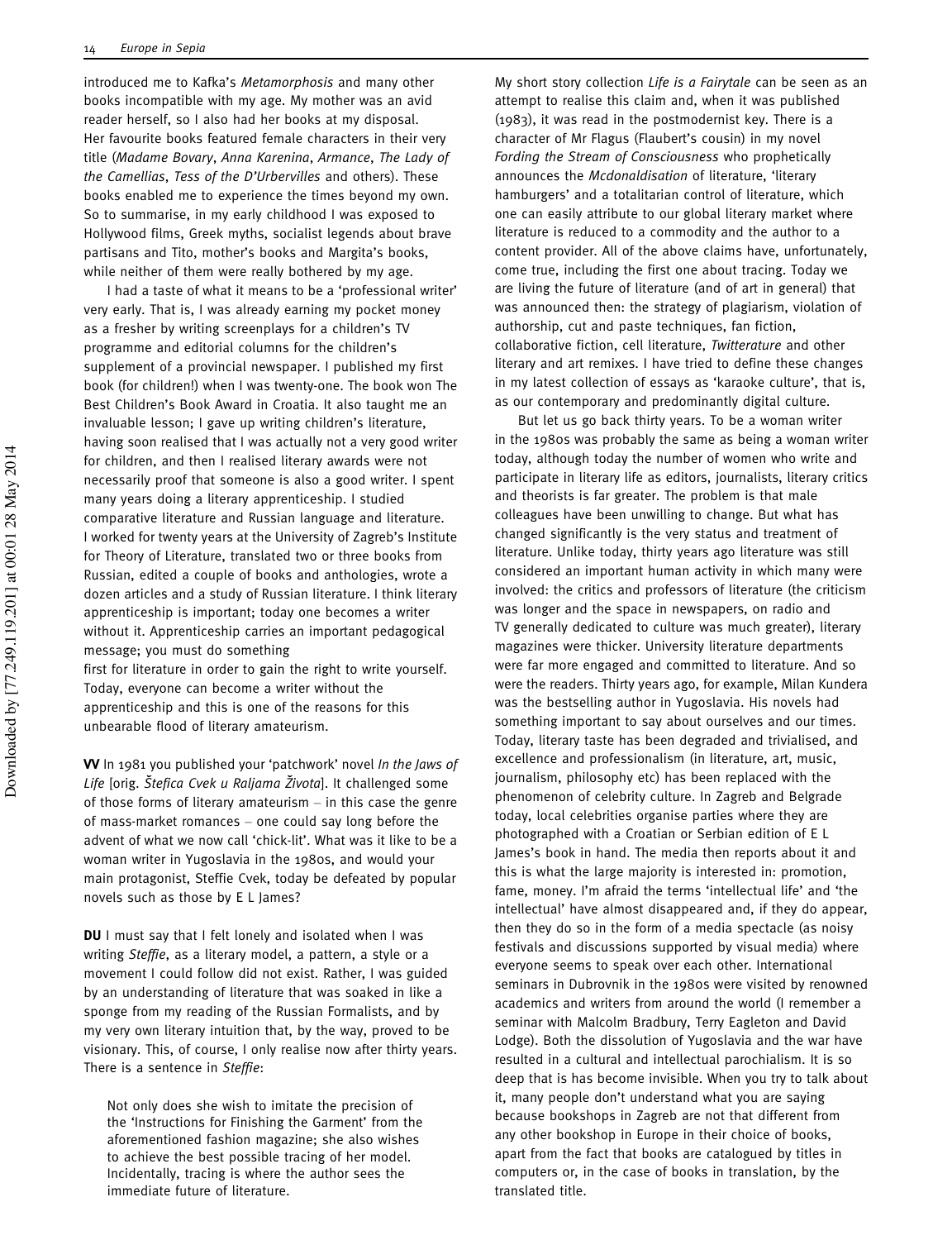And then, it is true that in socialism culture mattered greatly and was treated rather differently than it is today due to various reasons, so the erosion of cultural value systems coincided in parallel with the erosion of communism, and this has happened elsewhere — in Russia, the Czech Republic, Poland, Hungary. I was recently in Budapest. There used to be a cinema where visitors, mainly foreigners, could watch the best films of Hungarian cinematography. That cinema no longer exists and no one seems to be interested in Hungarian film. But my generation was interested in it, not only because there was a reciprocal cultural exchange between Hungarian and Yugoslav film, but because there was a strong intellectual interest in Hungarian, Czech and Polish film, Polish theatre, Polish, Czech and Hungarian literature. Today our literary and artistic taste has been standardised and our consumption of literary products is based on purchasing the novel that has won the Booker Prize and the literature one can find in every bookshop. And almost all bookshops in the Euro-American world have some twenty same books on their stands. They are, indeed, always Anglo-American.

And let me answer your question about Steffie Cvek. No, I don't think such postmodern intervention can be subversive today. I'm afraid readers no longer know what literary language is, what the language of literature is, how to read a literary text or what literary subversion is. The readers seem to look for some kind of a reality show in everything. In other words, one day it might happen that Steffie Cvek is banned. Why? Because of many things: she has problems with her weight, so she is a bad role model for young women (I recently watched an American TV show where a fitness instructor claimed how British singer Adele is dangerous for American women because, given that she is famous, she is sending a wrong message to them that being fat is OK!). Then, Steffie is depressive; she is, to use the old communist slang, a defeatist. However, our contemporary democratic societies cherish the same communist opposition; to be depressive, a defeatist, a pessimist and a sceptic is dangerous for a healthy society. A couple of years ago, Steffie was translated into Polish. The readers then immediately noticed that Steffie undoubtedly parodies Bridget Jones. Steffie was published in 1981. Bridget Jones began its life in a newspaper column in 1995 (the film was made in 2001). Those two texts bear no common relation whatsoever. Steffie has much more in common with Shklovsky and Tinyanov than with Bridget. Even the very Bridget Jones has little to do with Bridget Jones and much more with Jane Austen. Different literary traditions, different narrative strategies, different times of creation. However, readers often make connections between the two heroines, because they seem to read literary texts in the same way as they watch reality TV. Of course, the answer is not that simple. It is much more complex than that because the changes that have happened in the meantime are also complex.

VV In your fiction and essays, you write about these changes and other so-called post-communist transitions. Your new book of essays is entitled Europe in Sepia (forthcoming 2014 in English translation by Open Letter Books). Is this a continuation of your 'archival' work and

critical engagement with nostalgia? I have in mind here Svetlana Boym's work on reflective nostalgia.

DU A storyteller (which is what I am or one of my narrative masks) and a writer of essays is some kind of a nomad, and postcommunist transition, among many other things, is interwoven in her life experience and in her focus. This, however, is not the only topic of my essays. I change geographical locations; at one point I'm in Istanbul, Turin, Bratislava, Ghent, Krakow and, at another, I'm in Budapest, Zagreb, Stockholm, Amsterdam. But my geographical position is not important — my essays are not traveller's accounts. Different geographical points are there to mark the space or actually to dematerialise it, sending a message that similar things happen at many places in this world. I do not care much about objectivity; rather, I insist on subjectivity. Everything is perceived and told from my own perspective. My perspective is marginal, floating at the surface, melancholic. Despite such a perspective, the reader might have the feeling that after reading the book they have found themselves in a (European) (epi)centre. A pretty ambitious demand, don't you think? For me, essays offer maximum narrative freedom and I think I have used it fully. This has nothing to do with freedom of expression and freedom of mind, a pamphleteering arrogance convinced of breaking certain constraints and bringing with it a new freedom; it is about the act of literary creation which, I dare say, is 'poetic'. What would this mean? It seems to me that poetry is the most indirect and, at the same time, the fastest way to penetrate into the very essence of things. I try to do the same in my essays and I apologise immediately for my lack of modesty.

VV The representations of the Balkans and Eastern Europe have been the subject of many academic studies in recent years. Has the label 'made in the Balkans' affected you as a writer?

DU Certainly, it has. We are talking here about works in translation, about the reception of my books in the countries where they have been translated and published. Reviewers, critics, academics and, finally, readers all tend to over-read meaning into a text; to 'balkanise' a text because it comes from the Balkans; to read a text with stereotypical expectations; to overlook, for example, humorous nuances (because it seems to them that in a text that comes from the Balkans recently ravaged by war, there should not be any) and narrative strategies; to treat a literary text like a piece of journalism; and to relate it to the place from which its author comes rather than to what the text actually offers. However, we all tend to do this; if a text comes from South America, we tend to read it in the 'magical realist' key, don't you think? The question is whether the same text is read in a more just and richer manner 'at home', in the space of the former Yugo-zone? Unfortunately it is not. A text is there burdened with other expectations and standards, and such over-readings at home reduce and cripple the text even more. At home, the author's blood group is still important above everything else and such over-readings come from the very top, from university professors and academics at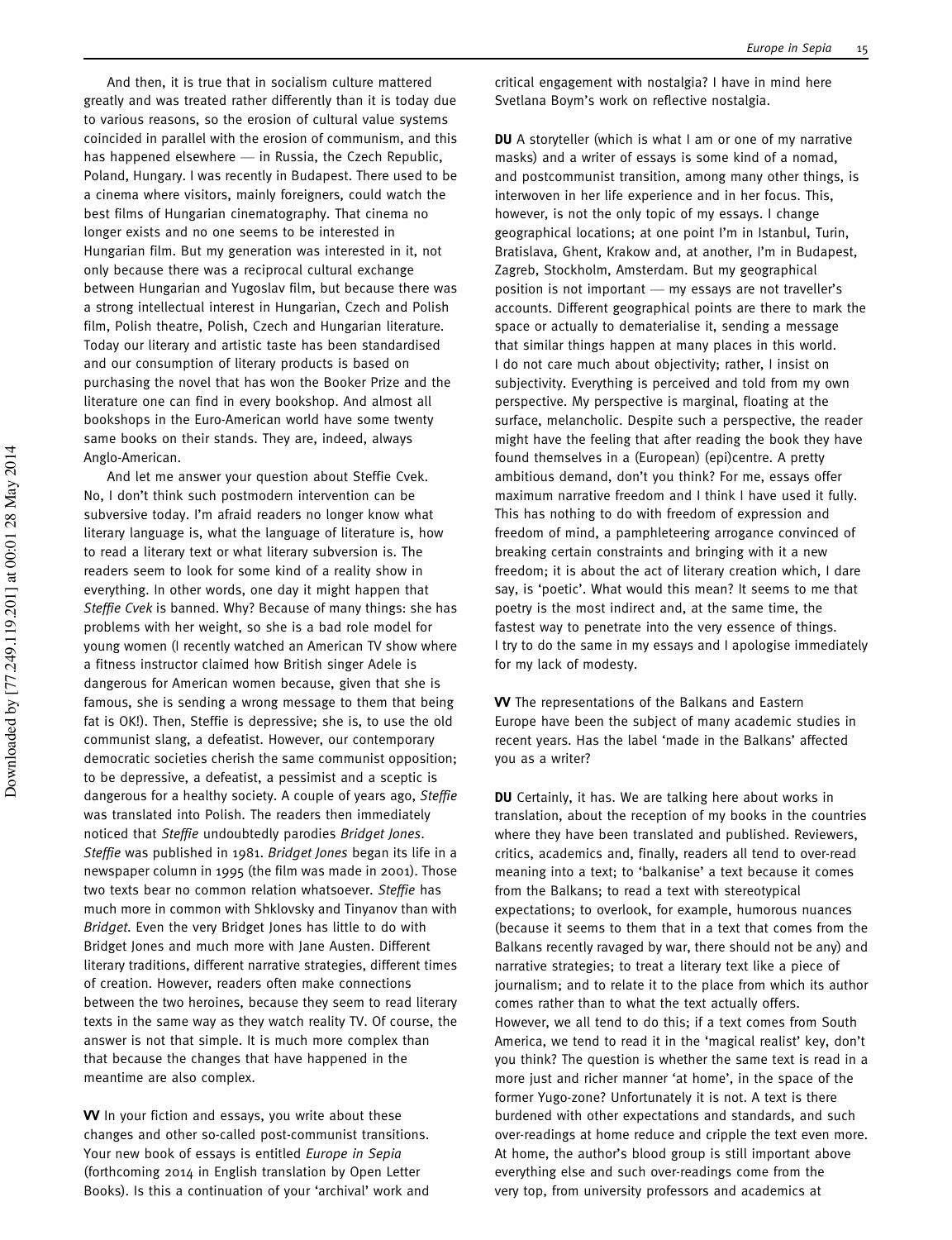

literature departments. Unlike the readings at home, serious academic circles abroad provide most opportunities for the Balkan text to be read productively. As for my own works, I have had positive experiences. There are wonderful readers elsewhere — there are not many of them, but they do exist. Communication with such readers is the most exciting and, because of them, literary communication makes sense. After all, such readers give meaning to what I do. I do not think it would be an overstatement to say that such readers are keeping me alive. They include my publishers and translators, all those enthusiasts who made it possible for my book to appear in a foreign language, all those students of literature, critics, academics and researchers like you Vedrana, and young, non-conventional comparativists-theorists such as David Williams, whose book Writing Post communism, Towards A Literature Of The East European Ruins is partly based on my books.

VV I recently read a newspaper headline, 'Croatians say hello to the EU and goodbye to the Balkans'. A commentator called this need to escape the Balkans – a Eurosis. How do you diagnose it?

**DU** That is a good diagnosis  $-$  a *Eurosis*. But this kind of neurosis has been caused by EU's exclusive club politics, because the EU is a sort of a club and, like any other club, it operates on the principle of exclusion. Only the devoted may join, while others wait at its doors. You know, in the Soviet Union in those times when you had to wait in queues for everything, people used to stand in the queue and wait even without knowing what was on sale thinking that, if others are queuing, something worth waiting for must be on sale.

Newly joined states, like the latest arrival Croatia, are treated like children and they too behave like children. So if a neurosis exists, it is only infantile. A child is asking for its ice cream and is ready to toss about on the floor if it does not get it, and the adults ask from the child to adapt to their rules of the game, such as to respect the principle of reciprocity. A child does not yet understand the principle of reciprocity, but explores instead the space of its own powers. Croatia says farewell to the Balkans by giving them the finger in the same way the Czech Republic, Poland and Hungary did, although they were giving the finger to Russia. The fact that Russian oligarchs could buy the whole of Croatia, use it as their exclusive spa and employ all Croatians, starting from the Croatian government, as their manicurists and pedicurists if they only wanted to, doesn't affect the Croatians' good mood at joining the club of the powerful. And then one should be aware that there are other clubs as well. Albert II of Belgium allegedly sent this message to his subjects: 'If you misbehave, I'll sell you to Bill Gates'.

VV During the war of the 1990s, you unwillingly inherited a couple of other labels — for example, you 'became' a witch as well as a writer in exile. A crippling position or  $-$  forgive me for misusing the title of your last novel  $-$  a proud 'Baba Yagan' inheritance?

DU Baba Yaga lives in exile and is a dissident in every respect. However, her position is ambivalent. She is a cripple because she is old, because she is unable to walk and can barely see, because she lives in a house that only adds to her disability as it is too small and its ceiling is not high enough for the length of her nose. On the other hand, physical disability or some kind of physical eccentricity characterises all mythological creatures and they all have supernatural powers. Baba Yaga may not even be able to walk, but she can fly in her giant mortar. Her tiny, narrow house is a form of an aid (the house is mobile, rotates around itself and it is impossible to come in without Baba Yaga's permission). Baba Yaga knows the tricks of metamorphosis (from an ugly hag she can turn into a beautiful woman) and she is also a kind of a hermaphrodite: she can be hyper-fertile as an egg-laying hen (with forty daughters!) as well as grotesquely feminised (with breasts so long that she has to hang them up on a beam), even though she does not have a man by her side. An indication that Baba Yaga may be a man can be found in the detail about her excellent knowledge of horses and tobacco snuffing. In the Soviet TV adaptations of Russian fairy tales from the 1940s, Baba Yaga was regularly performed by male actors. She lives at the edge of the woods, but she can communicate freely with both worlds — the world of people and the parallel world of supernatural creatures, the work of the dead etc.

A witch, a writer in exile, Baba Yaga — look, it turns out I have nothing to be ashamed of in my biography!

#### VV Are The Museum of Unconditional Surrender and The Ministry of Pain your last post-Yugoslav novels?

DU Yes, probably, although perhaps I should explain. I think the terrain of 'post-Yugoslav' is as slippery as the field of national literatures. Paradoxically, globalisation, the market and high technology are taking us back into narrow national